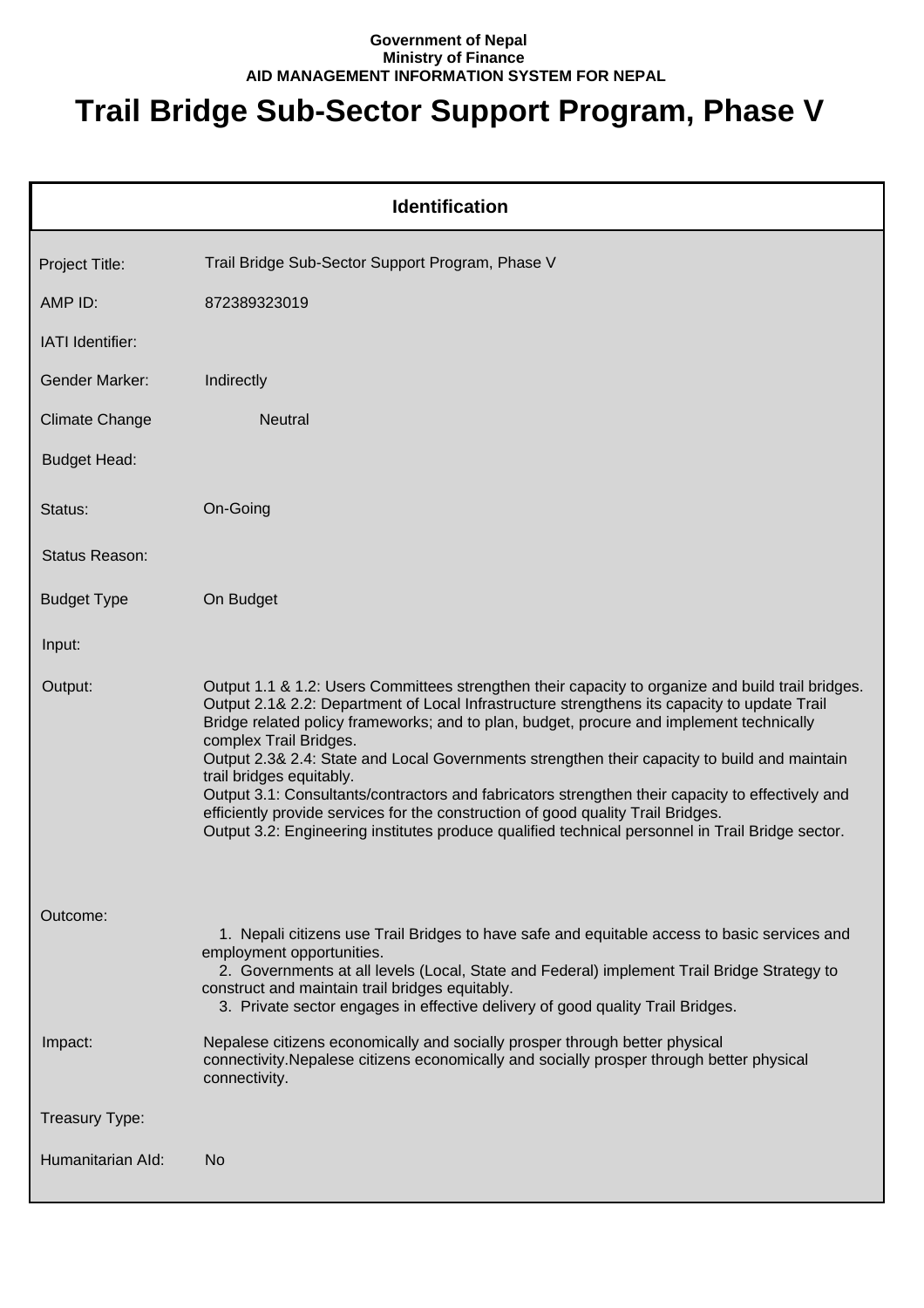| Location     |            |
|--------------|------------|
| Location     | Percentage |
| <b>NEPAL</b> | 100.0%     |

| <b>National Plan</b>                                                                                    |            |
|---------------------------------------------------------------------------------------------------------|------------|
| Program                                                                                                 | Percentage |
| [ Rural Infrastructure ] [ Infrastructure Development Policy ] [ National Development Plan<br>$(NDP)$ ] | 100.0%     |

| <b>Sector</b>                                   |            |
|-------------------------------------------------|------------|
| Sector                                          | Percentage |
| Nepal Sector Classification LOCAL DEVELOPMENT 0 | 100.0%     |

| <b>Implementing/Executing Agency</b>              |        |  |
|---------------------------------------------------|--------|--|
| <b>Implementing Agency</b>                        |        |  |
| <b>HELVETAS Swiss Intercooperation Nepal</b>      | 100.0% |  |
| <b>Executing Agency</b>                           |        |  |
| Ministry of Federal Affairs and Local Development | 100.0% |  |
| <b>Responsible Organization</b>                   |        |  |
| Ministry of Federal Affairs and Local Development | 100.0% |  |
| Donor                                             |        |  |
| Swiss Agency for Development and Cooperation      | 0.0%   |  |

| <b>Funding</b>                                      |                       |                    |                               |            |                     |
|-----------------------------------------------------|-----------------------|--------------------|-------------------------------|------------|---------------------|
| Transaction<br>Date                                 | Type of<br>Assistance | Mode of<br>Payment | Post Earthquake<br>Assistance | Commitment | <b>Disbursement</b> |
| <b>Swiss Agency for Development and Cooperation</b> |                       |                    |                               |            |                     |
| <b>UNDISBURSED BALANCE</b>                          |                       |                    | null                          |            |                     |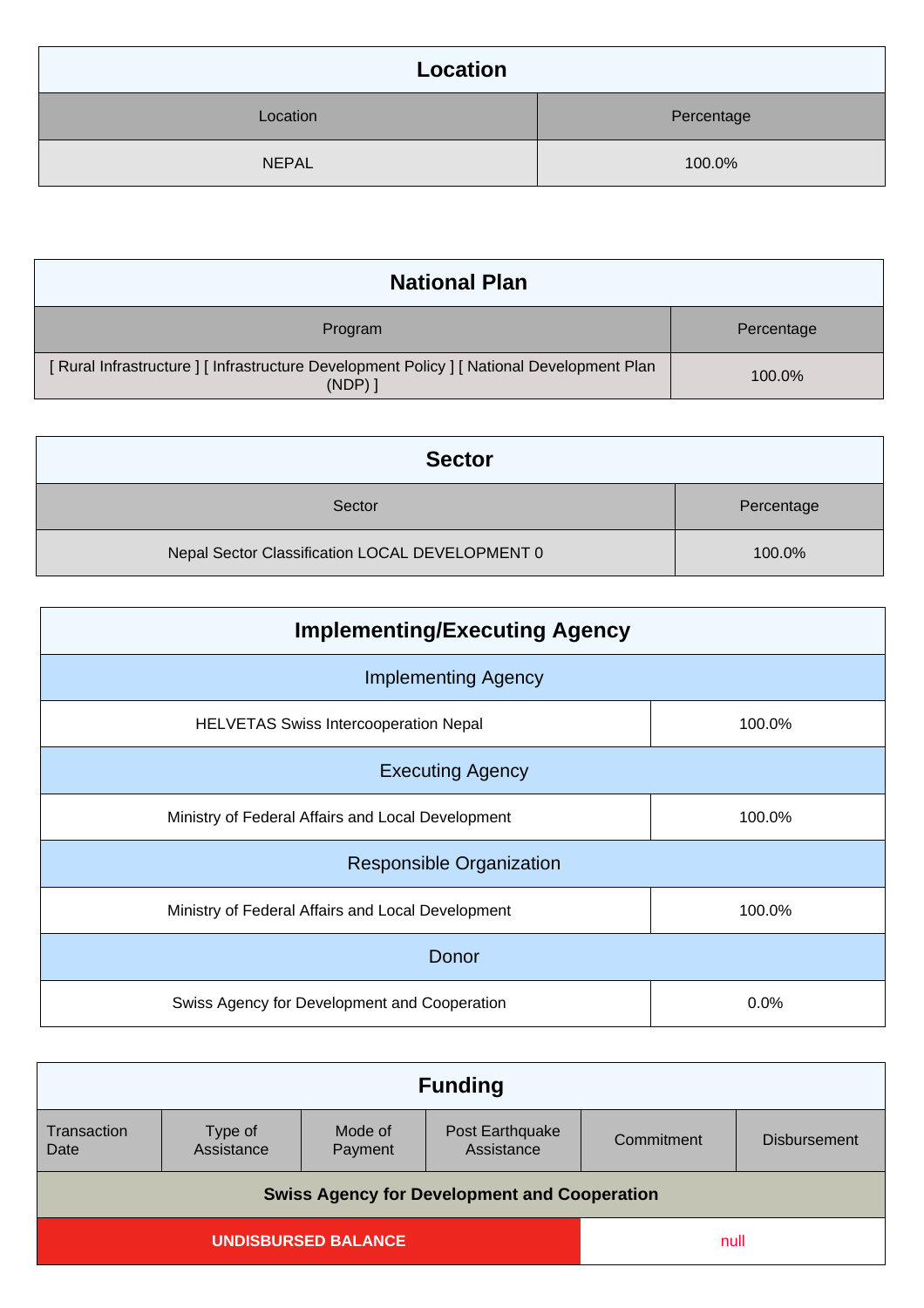| Transaction<br>Date        | Type of<br>Assistance                                | Mode of<br>Payment    | Post Earthquake<br>Assistance | Commitment     | <b>Disbursement</b> |
|----------------------------|------------------------------------------------------|-----------------------|-------------------------------|----------------|---------------------|
|                            |                                                      |                       | <b>Actual</b>                 |                |                     |
| 12/31/2020                 | Technical<br>Assistance<br>(Standalone)              | <b>Direct Payment</b> | No                            | 2,622,234      | Ŋ                   |
| 12/31/2021                 | <b>Technical</b><br>Assistance<br>(Standalone)       | <b>Direct Payment</b> | No                            | 2,571,807      | Ю                   |
| 12/31/2019                 | Technical<br>Assistance<br>(Standalone)              | <b>Direct Payment</b> | No                            | 2,622,234      | O                   |
| 12/16/2019                 | <b>Technical</b><br>Assistance<br>(Standalone)       | <b>Direct Payment</b> | No                            | Ю              | 3,630,786           |
| 12/14/2020                 | Technical<br>Assistance<br>(Standalone)              | <b>Direct Payment</b> | No                            | Ŋ              | 2,117,959           |
|                            |                                                      | <b>Total</b>          |                               | 7,816,274      | 5,748,744           |
|                            |                                                      |                       | <b>Planned</b>                |                |                     |
| 12/1/2020                  | Technical<br>Assistance<br>(Standalone)              | <b>Direct Payment</b> | No                            | Ю              | 2,117,959           |
| 10/29/2019                 | Technical<br>Assistance<br>(Standalone)              | <b>Direct Payment</b> | No                            | 10             | 3,630,786           |
|                            |                                                      | <b>Total</b>          |                               | $\overline{0}$ | 5,748,744           |
|                            | Total (Swiss Agency for Development and Cooperation) |                       |                               | 7,816,274      | 11,497,488          |
| <b>UNDISBURSED BALANCE</b> |                                                      |                       | $-3,681,214$                  |                |                     |

| <b>Progress Achieved</b>       |  |
|--------------------------------|--|
| Progress Achieved:             |  |
| Key Problems:                  |  |
| Steps Taken to Solve Problems: |  |
|                                |  |